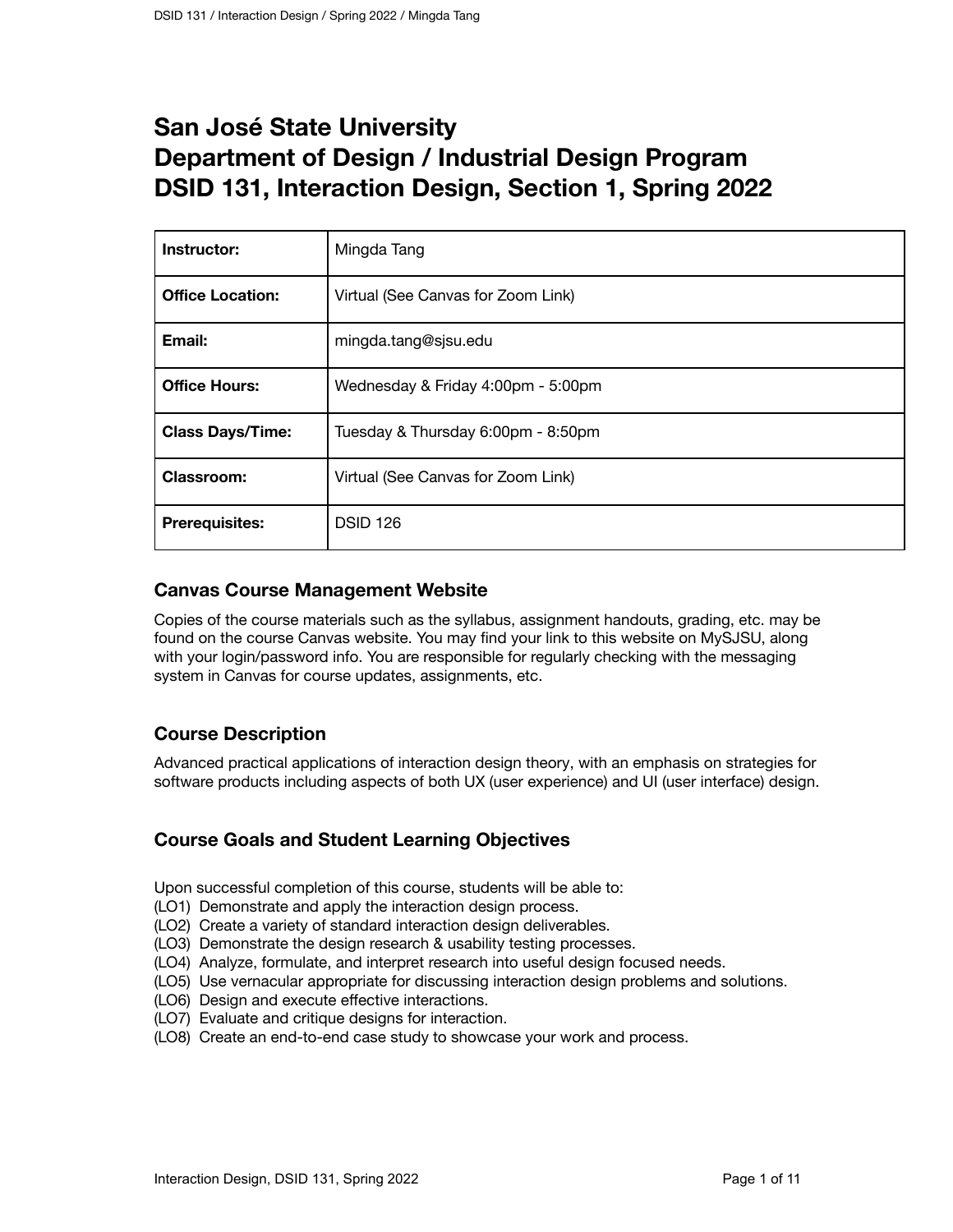## **Textbooks/Readings**

**Recommended:** *About Face: The Essentials of Interaction Design 4th Edition* (2014, Wiley, ISBN-13: 978-1118766576)

There will be online articles and videos **required** for discussion in most weeks, which will be shared on Canvas.

The texts above will be supplemented by e-reserve readings on the course website and through links at given online resources.

## **Equipment and Material Requirements**

#### **Recommended Software:**

Wireframing / Prototyping / Collaborating: *Figma (Strong recommended - industry standard), Adobe XD, Invision, Sketch, Balsamiq, Miro, etc...*

Presentation Software: *PowerPoint, Keynote, Google Slides*

Note: If you know how to code, great! But programming knowledge is not a requirement for this course.

#### **Hardware:**

Personal Laptop Pen, Pencil & Paper **Scissors** Personal Camera

## **Library Liaison:**

Design Department Librarian Scott, Gareth Phone: (408)-808-2094 Email: gareth.scott@sjsu.edu

#### **Classroom Protocol**

It is assumed that you are familiar with the common industrial design process, tools and techniques. These will be referred to on a regular basis. It is up to you to seek help from the instructor or other classmates if this is not the case.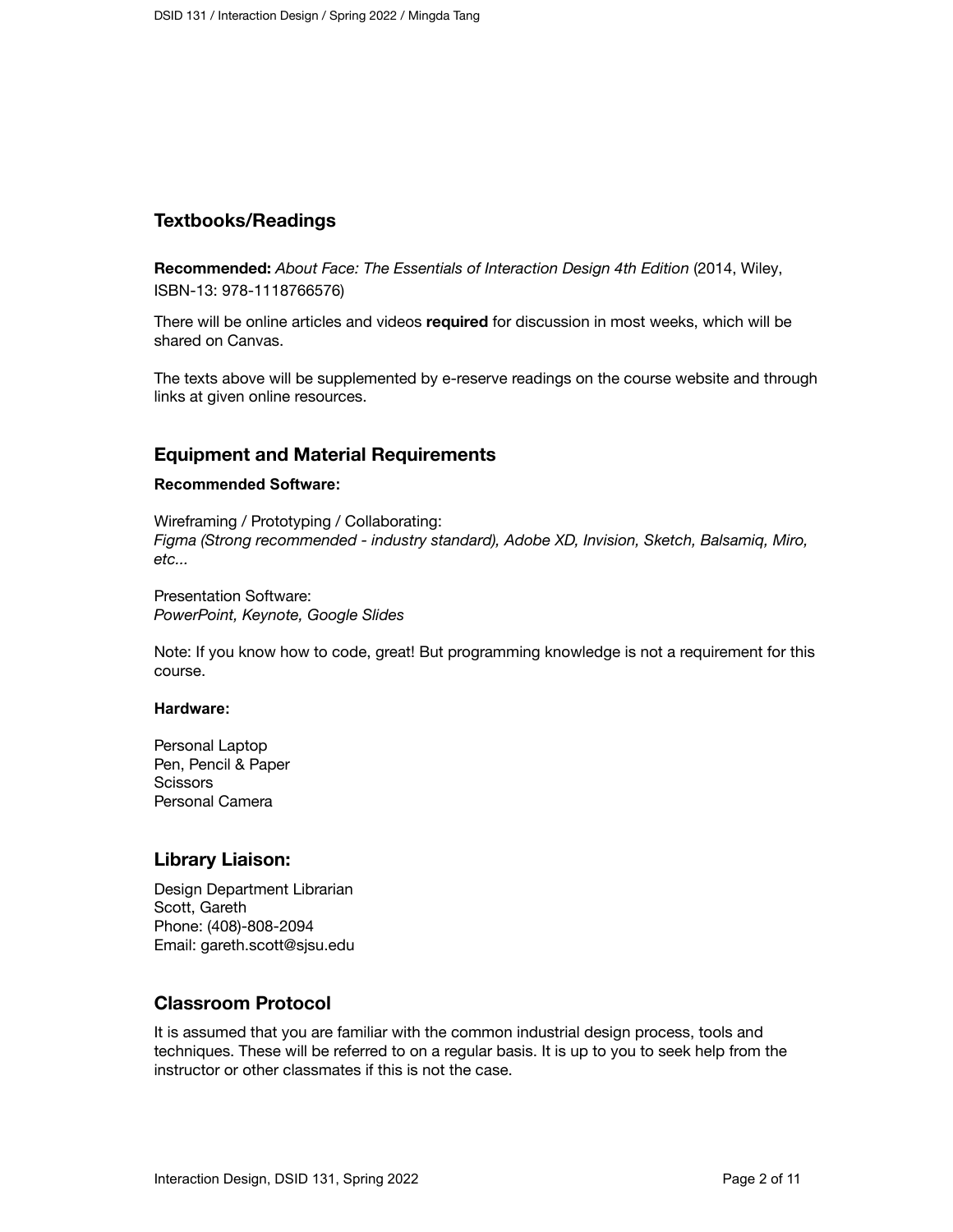Students are expected to be on time to class. Students are to be respectful of the instructor and their peers. Any disruptive activities in the classroom will result in the student being asked to leave the class. Arriving late to class without prior arrangement and approval from the professor is considered disruptive. If the student cannot be in the classroom by the start of class, please do not interrupt the class in session by entering the classroom. If a student encounters any problems that inhibit their ability to participate in the class, please provide as much advance notice as possible to the instructor so that he/she may respond and inform the student in a timely manner. Students are expected to leave the classroom in a clean condition at the end of each class meeting so that the next class has an organized, clean room waiting for them.

Inappropriate use of smartphones, laptops and video games is disruptive and inconsiderate to your classmates and instructors. Smartphone use should be limited to essential classroom activities. If you disrupt or withdraw from class activities due to your inability to silence these and similar devices it will count against the participation portion of your final grade (LO9). If personal issues (family, medical, etc) require you to leave your phone on, you may do so by making arrangements with the instructor in advance. With this in mind, your instructor may need to answer his phone during class due to university business or professional demands but will try to keep this to a minimum during the semester.

#### **Missed or Late Homework:**

All work turned in late will receive an automatic 30% deduction in grading. If you have an excusable reason for turning in an assignment late or missing a class, please contact me as soon as possible before the class begins. The professor will work with you to develop an approved plan to turn in late work and still get full credit. Feedback on approved late work can be obtained during the professor's office hours.

## **Assignments and Grading Policy**

#### **Assignments:**

Assignments will be given for various topics throughout the course including (but not limited to): storyboards, wireframes, short reports, diagrams, prototypes and presentations. The assignments are framed as part of a larger semester-length project to be described in detail in class. Each assignment is an opportunity for you to experiment with design practice and gain design experience.

Assignment details and due dates will be available on Canvas.

Students will be engaged in activities, demos, discussions and critiques during class meeting times and they will be assessed on engagement in those activities as part of their participation grade (LO 5). Students will have homework assignments to do outside of class (12-18 hours per week) that include reading and writing assignments, research activities and, two- or three-dimensional sketching and drawing assignments as required by the course assignments (LO 1-7). Students are required to be present in class in order to be able to engage and participate in classroom critiques (LO 5). By the end of the course, students will submit a case study, which I will give feedback on. This will help you better prepare in case of a job interview (LO 8).

Success in this course is based on the expectation that students will spend, for each unit of credit, a minimum of 45 hours over the length of the course (normally three hours per unit per week) for instruction, preparation/studying, or course related activities, including but not limited to internships, labs, and clinical practica. Other course structures will have equivalent workload expectations as described in the syllabus.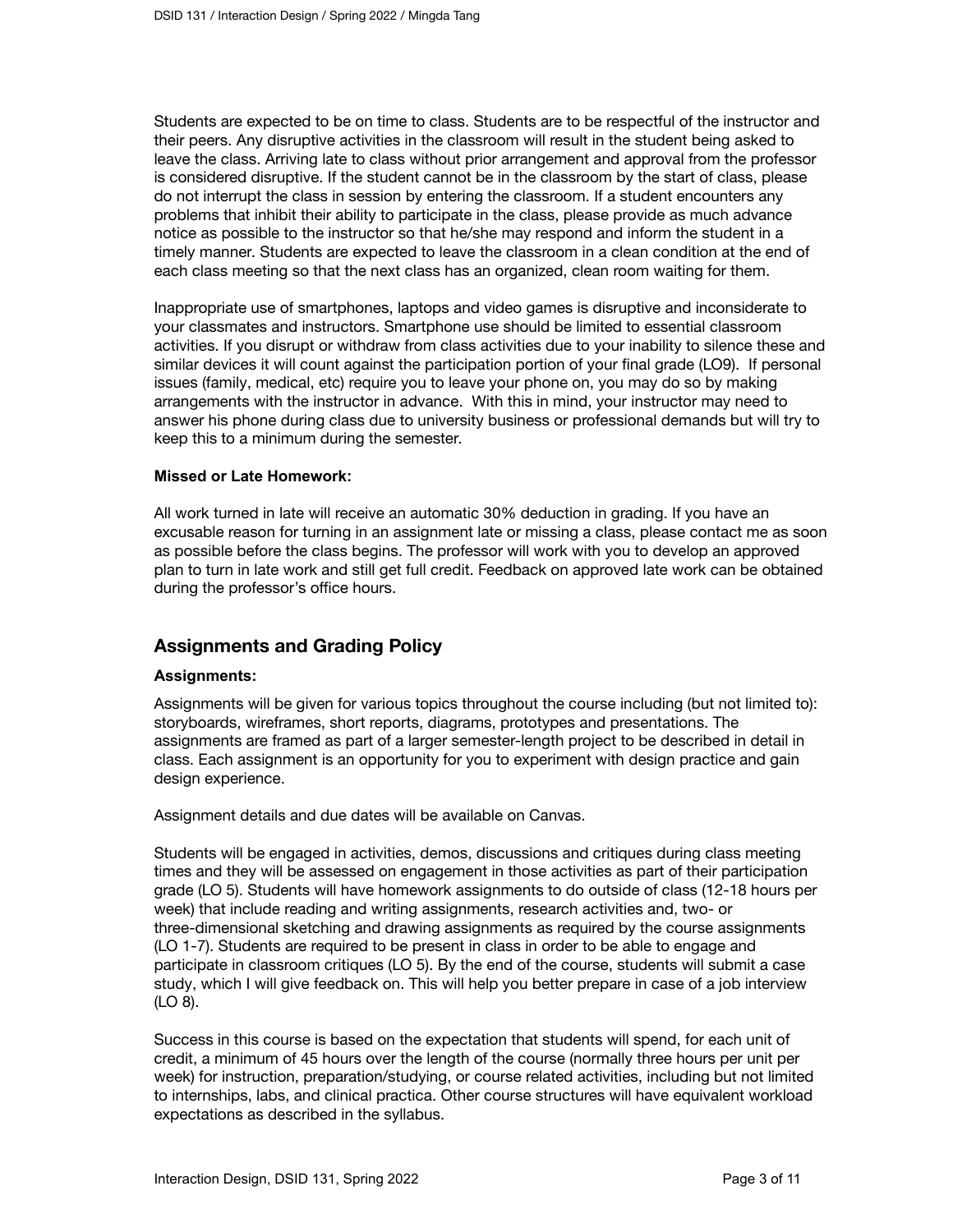## **Determination of Grades**

Grading is weighted out of 100 points and are as follows:

| ASSIGNMENT GROUPINGS                                               | <b>WEIGHT</b>       |
|--------------------------------------------------------------------|---------------------|
| Design Critiques x 2 (Individual)                                  | 5 points (2.5 each) |
| Initial Survey, Mid-Class Survey, End of Class Survey (Individual) | 3 points (1 each)   |
| Problem Statement + Rationale (Group)                              | 3 points            |
| Competitive Analysis (Group)                                       | 3 points            |
| Interviews + Analysis (Individual)                                 | 3 points            |
| Persona/Scenarios (Group)                                          | 4 points            |
| Sketches (Individual)                                              | 3 points            |
| Storyboard + User Flows (Group)                                    | 4 points            |
| Wireframes + Low-Fidelity Prototype (Group)                        | 4 points            |
| User Testing Analysis (Group)                                      | 4 points            |
| Visual Design Explorations (Individual)                            | 3 points            |
| High Fidelity Design + Prototype (Group)                           | 4 points            |
| Prototype User Test Analysis (Group)                               | 4 points            |
| High Fidelity V2 (Group)                                           | 4 points            |
| Prototype V2 User Test Analysis (Group)                            | 4 points            |
| Final Presentation + Final Prototype (Group)                       | 15 points           |
| Case Study (Group)                                                 | 15 points           |
| Reading Reflections x 10 (Individual - Extra Credit)               | 3 points (0.3 each) |
| Participation                                                      | 15 points           |
| Total                                                              | 100 points          |

Grading will follow the standard SJSU A-F system.

 $A = 100\%$  to 95% A minus = 95% to 91%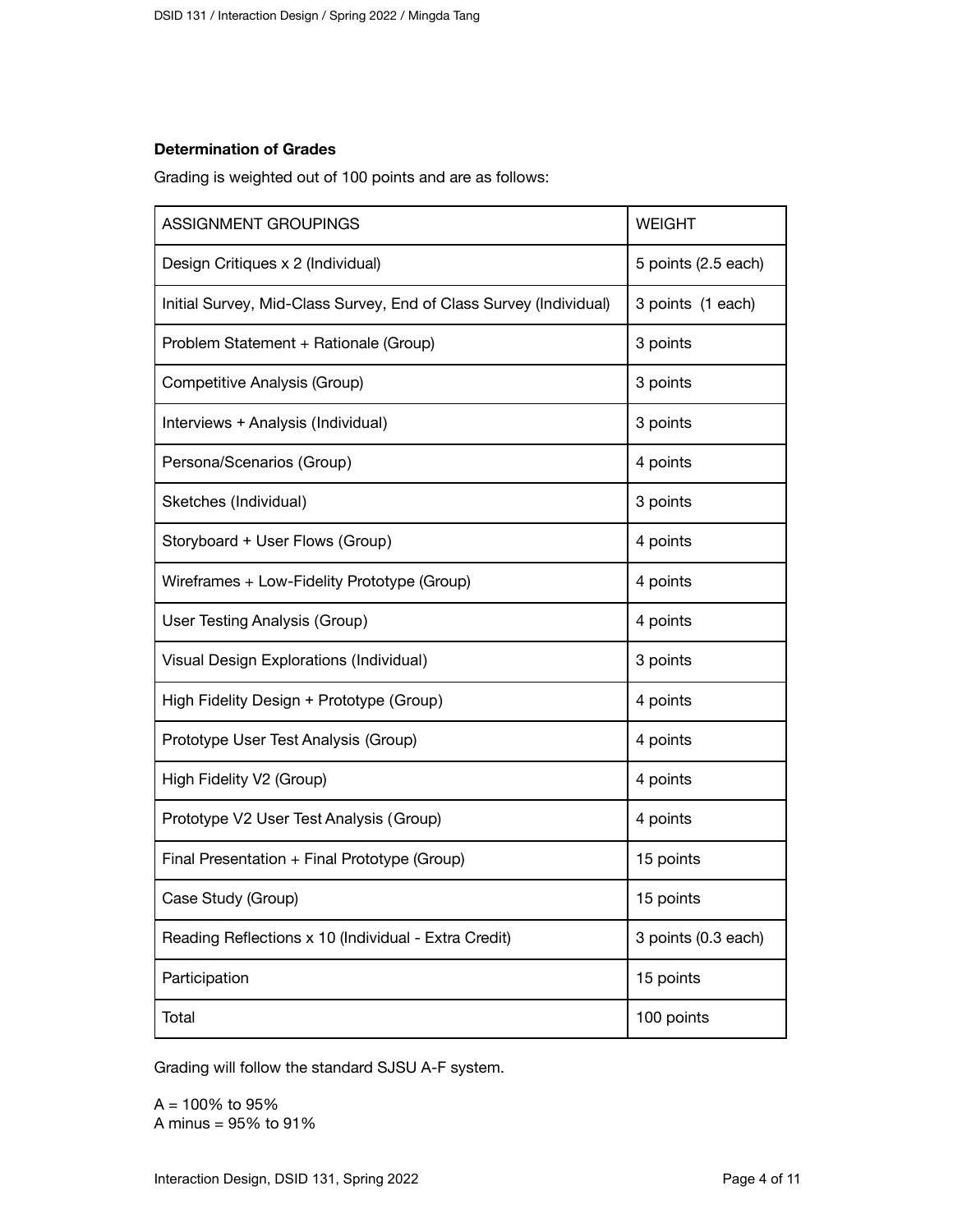B plus = 91% to 87%  $B = 87\%$  to 85% B minus =  $85\%$  to  $81\%$ C plus =  $81\%$  to  $77\%$  $C = 77\%$  to 75% C minus = 75% to 71% D plus =  $71\%$  to 67%  $D = 67\%$  to 65% D minus =  $65%$  to  $61%$  $F = 61\%$  to 0%

### **Participation:**

Active participation in class activities is a significant factor in a student's success in the industrial design program at SJSU. Active learning facilitates mental growth, skill enhancement, creates a lifelong learner and improves the goals of becoming a good collaborator and designer.

All Student Learning Objectives (particularly LO1, LO4, LO5 and LO7) are impacted by the level of a student's participation, whether it be through content presented in class, classroom activities, online activities or group deliverables. Your participation will be determined by your ability to display the following behaviors during class and group assignments:

- You are engaged, capable of working, and learning about the subject at hand.
- You are involved in class activities such as critiques and presentations.
- You carry your own weight in all group activities.
- You are attentive to the subject presented during the lectures.

Learning Objectives that involve the making of an artifact, necessitate that the artifact be qualitatively judged. A student's level of success in achieving Learning Objectives 2, 3 and 6 will be assessed through daily design work and major project milestones. These deliverables will be judged by the general criteria listed below as well as other criteria that will be made available through Canvas.

If you are having any difficulties that are affecting your successful completion of this class, you are encouraged to contact the instructor as soon as possible. Do not wait until the end of the semester to discuss any problems you are having in class or with your grades, as that is often too late to afford the appropriate support and enable success in the course.

## **University Policies**

Per University Policy S16-9 (http://www.sjsu.edu/senate/docs/S16-9.pdf), relevant information to all courses, such as academic integrity, accommodations, dropping and adding, consent for recording of class, etc. is available on Office of Graduate and Undergraduate Programs' [Syllabus](http://www.sjsu.edu/gup/syllabusinfo/) [Information](http://www.sjsu.edu/gup/syllabusinfo/) web page at [http://www.sjsu.edu/gup/syllabusinfo/.](http://www.sjsu.edu/gup/syllabusinfo/)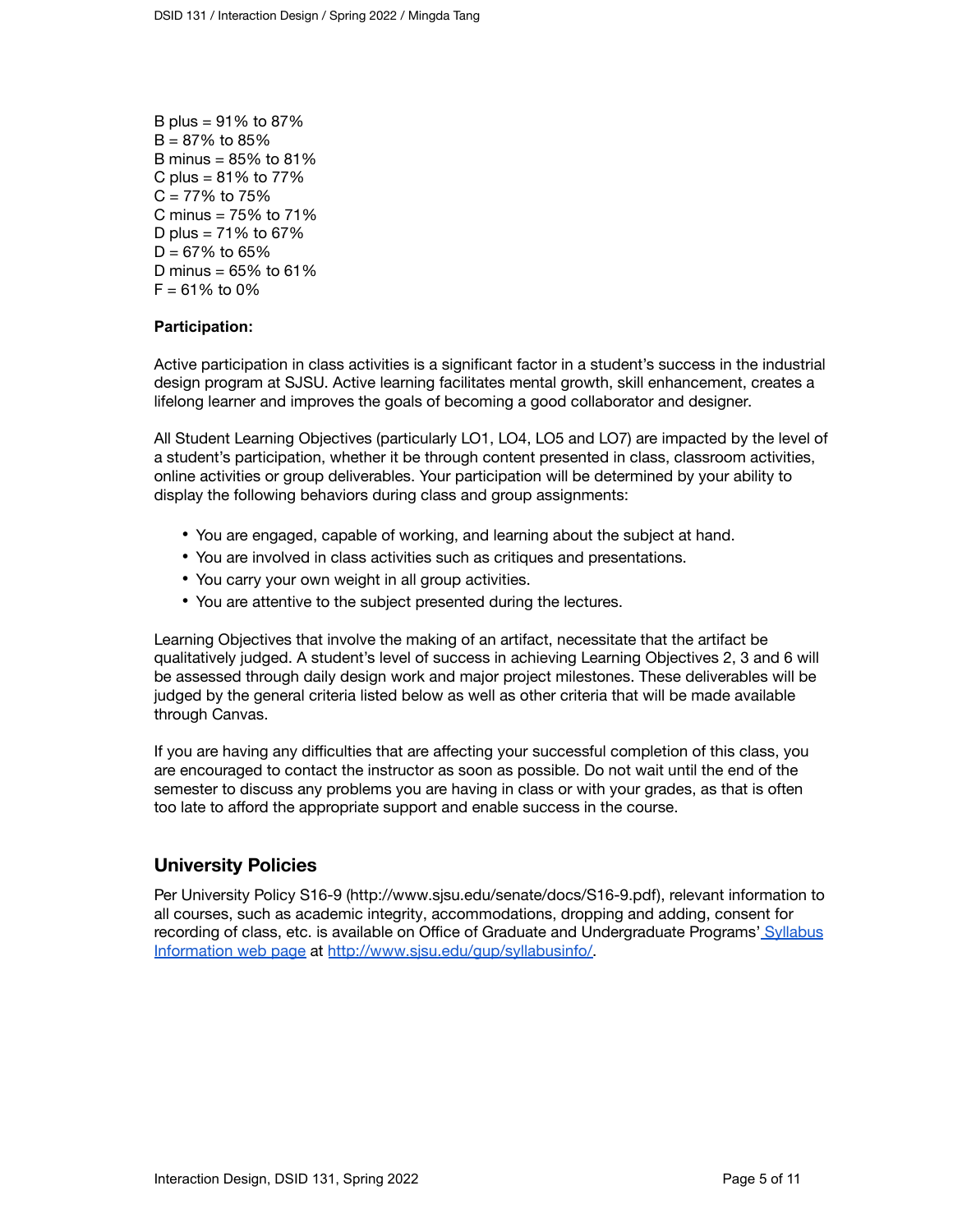# **DSID 131 Interaction Design, Winter 2022, Course Schedule**

*Schedule is subject to change with fair notice (one week) in class or via notice on Canvas.*

| <b>Week</b>    | <b>Date</b> | <b>Topics, Readings, Assignments, Deadlines</b>                                                                            |
|----------------|-------------|----------------------------------------------------------------------------------------------------------------------------|
| 1              | 1/27        | Review of syllabus, course content, assignment structure, and<br>course expectations<br><b>Interaction Design Overview</b> |
|                |             | <b>Assignments Due: Initial Survey (Due same day)</b>                                                                      |
| $\overline{c}$ | 2/1         | <b>Interaction Design Theory + Process</b>                                                                                 |
|                |             | <b>Optional Readings:</b>                                                                                                  |
|                |             | Cooper Ch. 1, 7, 13                                                                                                        |
|                | 2/3         | <b>Interaction Design Theory + Process</b>                                                                                 |
|                |             |                                                                                                                            |
| 3              | 2/8         | <b>Research Methods</b>                                                                                                    |
|                |             | <b>Assignments Due: Problem Statement + Rationale (Group)</b>                                                              |
|                |             | <b>Assignments Open: Competitive Analysis (Group)</b>                                                                      |
|                |             | <b>Optional Readings:</b>                                                                                                  |
|                |             | Cooper Ch. 2                                                                                                               |
|                | 2/10        | <b>Research Methods</b>                                                                                                    |
| 4              | 2/15        | Personas, Scenarios + Design Critiques                                                                                     |
|                |             | <b>Assignments Due: Competitive Analysis (Group)</b>                                                                       |
|                |             | <b>Assignments Open:</b>                                                                                                   |
|                |             | Design Critique 1 (Individual)                                                                                             |
|                |             |                                                                                                                            |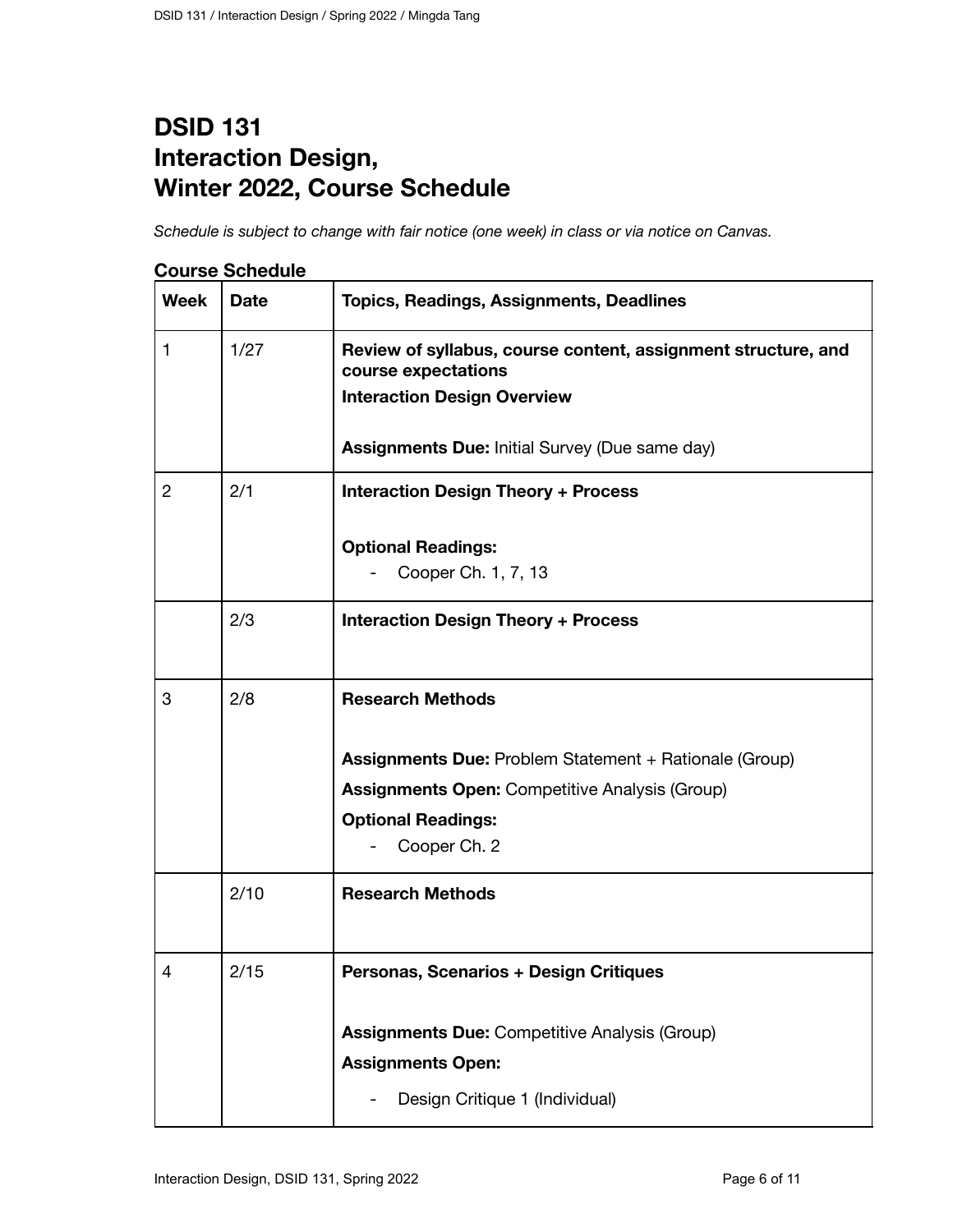|   | 2/17 | Interviews + Qualitative Analysis (Individual)<br>Persona/Scenarios (Group)<br><b>Reading:</b><br>Cooper Ch. 3, 4<br>Personas, Scenarios + Design Critiques                                                                                                                                               |
|---|------|-----------------------------------------------------------------------------------------------------------------------------------------------------------------------------------------------------------------------------------------------------------------------------------------------------------|
| 5 | 2/22 | Work & Feedback Day<br><b>Sketches, Storyboarding, Collaboration</b><br><b>Optional Readings:</b><br>Cooper Ch. 5, 6<br><b>Assignments Due:</b><br>Design Critique 1 (Individual)                                                                                                                         |
|   | 2/24 | <b>Design Critique 1 Presentations</b>                                                                                                                                                                                                                                                                    |
| 6 | 3/1  | <b>Information Architecture + Design Principles</b><br><b>Assignment Due:</b><br>Interviews + Qualitative Analysis (Individual)<br>Persona/Scenarios (Group)<br><b>Assignments Open:</b><br>Sketches (Individual)<br>Storyboard + User flows (Group)<br><b>Optional Readings::</b><br>Cooper Ch. 8, 9, 10 |
|   | 3/3  | <b>Information Architecture + Design Principles</b><br>Work & Feedback Day                                                                                                                                                                                                                                |
| 7 | 3/8  | <b>Wireframes + Whiteboarding</b>                                                                                                                                                                                                                                                                         |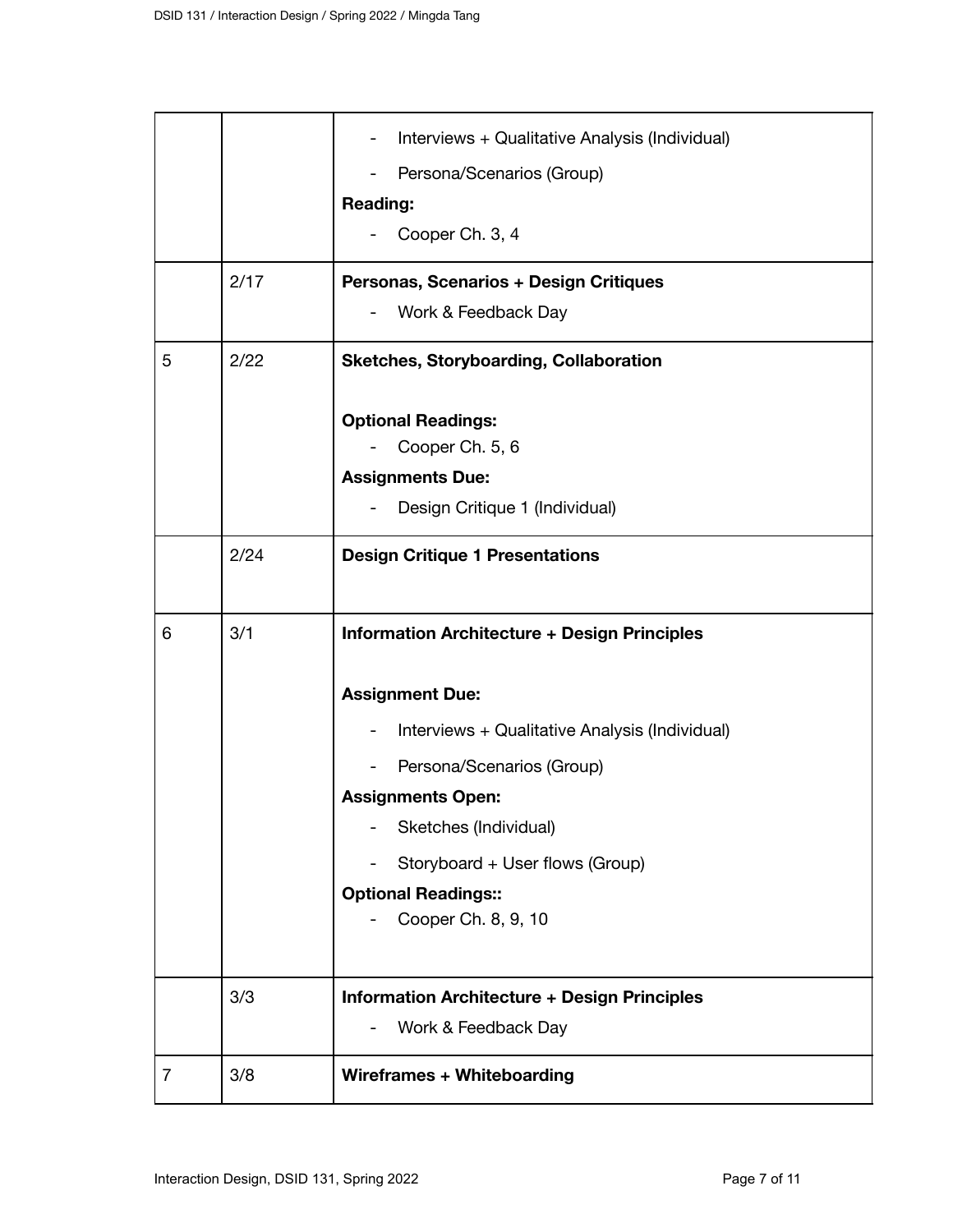|   |      | <b>Assignments Due:</b>                          |
|---|------|--------------------------------------------------|
|   |      | Sketches (Individual)                            |
|   |      | Storyboard + User flows (Group)                  |
|   |      | <b>Assignments Open:</b>                         |
|   |      | Wireframes + Low-Fidelity Prototype (Group)      |
|   |      | <b>Optional Readings:</b>                        |
|   |      | Cooper Ch. 18, 20                                |
|   | 3/10 | <b>Wireframes + Whiteboarding</b>                |
|   |      | Work & Feedback Day                              |
| 8 | 3/15 | User Testing + Designing For Mobile and More     |
|   |      | <b>Assignments Due:</b>                          |
|   |      | Wireframes + Low Fidelity Prototype (Group)      |
|   |      | <b>Assignments Open:</b>                         |
|   |      | Mid-class Survey (Individual)                    |
|   |      | User Testing Analysis (Group)                    |
|   |      | <b>Optional Readings:</b>                        |
|   |      | Cooper Ch. 19, 21                                |
|   | 3/17 | User Testing + Designing For Mobile and More     |
|   |      | Work & Feedback Day                              |
| 9 | 3/22 | <b>Visual Design Principles + Design Systems</b> |
|   |      | <b>Assignments Due:</b>                          |
|   |      | Mid-class Survey (Individual)                    |
|   |      | <b>Assignments Open:</b>                         |
|   |      | Visual Design Explorations (Individual)          |
|   |      | <b>Optional Readings:</b>                        |
|   |      | Cooper Ch. 17                                    |
|   |      |                                                  |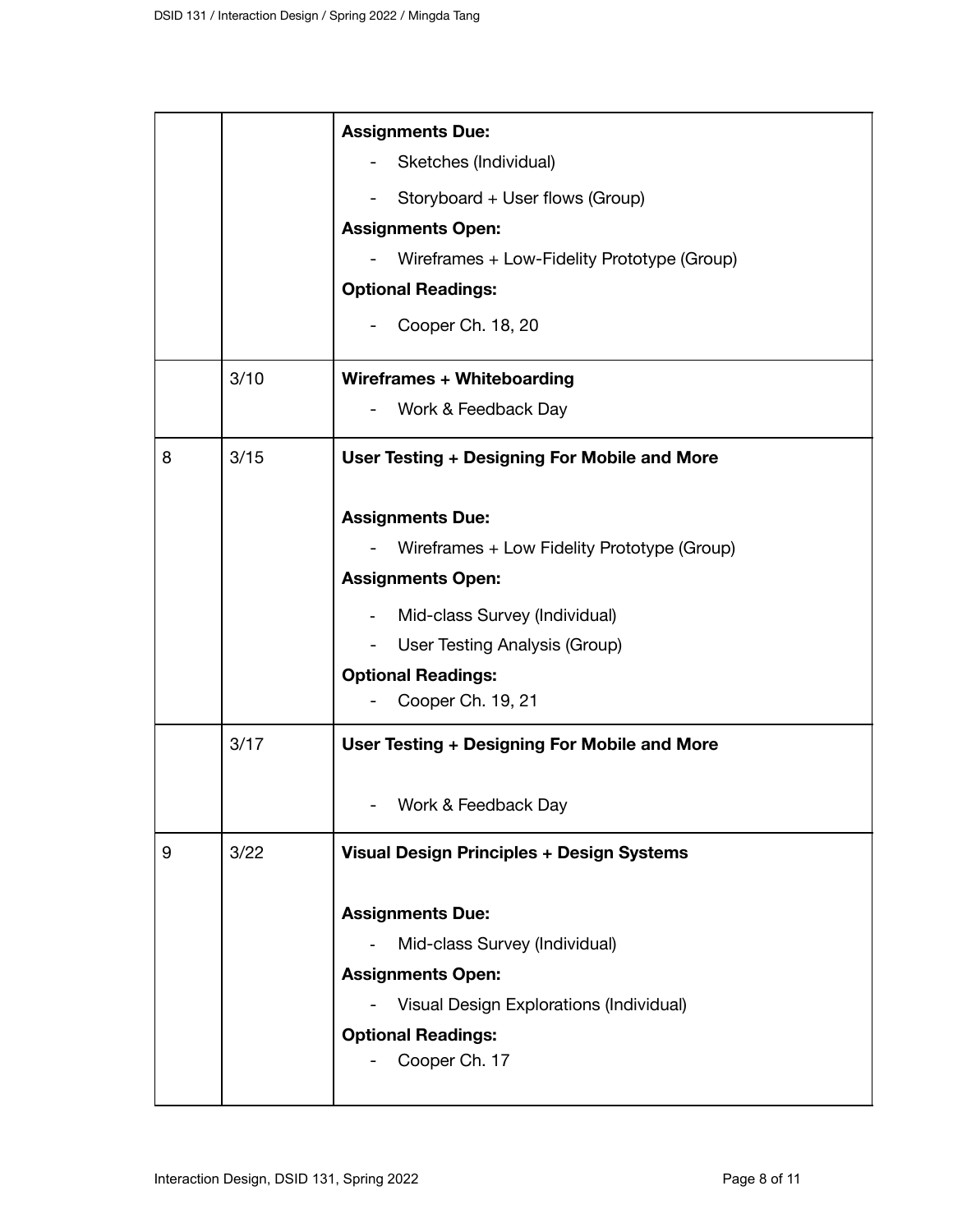|    | 3/24 | <b>Visual Design Principles + Design Systems</b>          |
|----|------|-----------------------------------------------------------|
|    |      | Work & Feedback Day                                       |
|    |      | <b>Assignments Due:</b>                                   |
|    |      | User Testing Analysis (Group)                             |
| 10 | 3/29 | <b>Spring Recess</b>                                      |
|    |      | No Class                                                  |
|    | 3/31 | <b>Spring Recess</b>                                      |
|    |      | No Class                                                  |
| 11 | 4/5  | <b>High-Fidelity Prototyping + More Design Principles</b> |
|    |      | <b>Assignments Due:</b>                                   |
|    |      | Visual Design Explorations (Individual)                   |
|    |      | <b>Assignments Open:</b>                                  |
|    |      | High Fidelity Design + Prototype (Group)                  |
|    |      | High Fidelity User Test Analysis (Group)                  |
|    |      | <b>Optional Readings::</b>                                |
|    |      | Cooper Ch. 11, 12, 14, 15                                 |
|    | 4/7  | <b>High-Fidelity Prototyping + More Design Principles</b> |
|    |      | Work & Feedback Day                                       |
| 12 | 4/12 | <b>Designing For Accessibility</b>                        |
|    |      | <b>Assignments Due:</b>                                   |
|    |      | High Fidelity Design + Prototype (Group)                  |
|    |      | <b>Optional Readings: Cooper Ch. 16</b>                   |
|    | 4/14 | <b>Designing For Accessibility</b>                        |
|    |      | Work & Feedback Day                                       |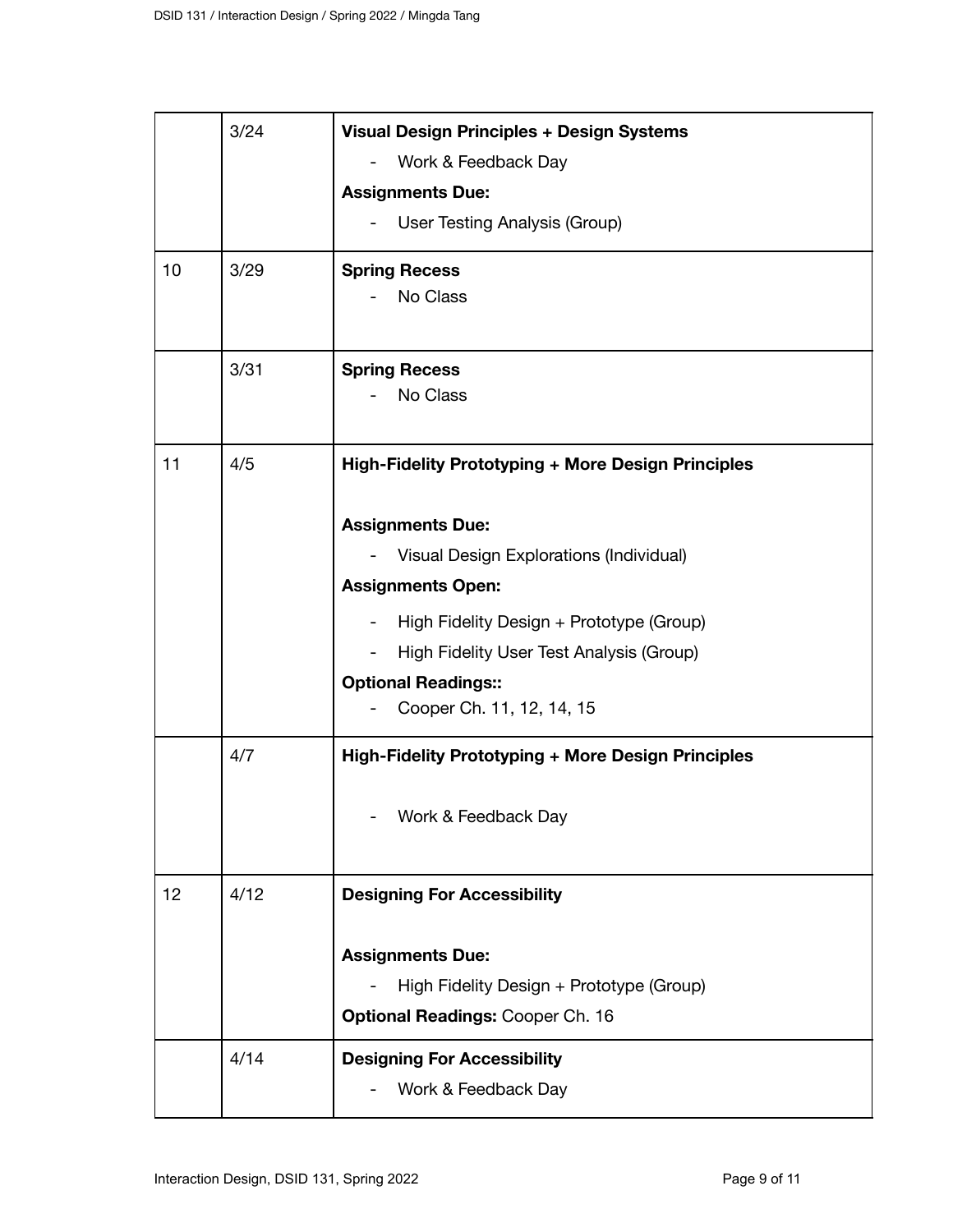| 13 | 4/19 | <b>Real Life Application of Design Process</b>                |
|----|------|---------------------------------------------------------------|
|    |      | <b>Assignments Due:</b>                                       |
|    |      | High Fidelity User Test Analysis (Group)                      |
|    |      | <b>Assignments Open:</b>                                      |
|    |      | Design Critique 2 (Individual)                                |
|    |      | High Fidelity Iteration 2 (Group)<br>$\overline{\phantom{a}}$ |
|    | 4/21 | <b>Real Life Application of Design Process</b>                |
|    |      | Work & Feedback Day                                           |
| 14 | 4/26 | <b>Design Critique 2 Presentations</b>                        |
|    |      | <b>Assignments Due:</b>                                       |
|    |      | Design Critique 2 (Individual)                                |
|    |      | High Fidelity Iteration 2 (Group)                             |
|    |      | <b>Assignments Open:</b>                                      |
|    |      | Final Presentation (Group)                                    |
|    |      | Case Study (Group)                                            |
|    | 4/28 | <b>Work &amp; Feedback Day</b>                                |
| 15 | 5/3  | <b>Possible Guest Lecture</b>                                 |
|    |      | Work & Feedback Day                                           |
|    | 5/5  | <b>Work &amp; Feedback Day</b>                                |
| 16 | 5/10 | <b>Final Presentation</b>                                     |
|    |      | <b>Assignments Due: Final Presentation</b>                    |
|    | 5/12 | <b>Final Presentation &amp; Final Thoughts</b>                |
| 17 | 5/16 | <b>Last Day of Semester</b>                                   |